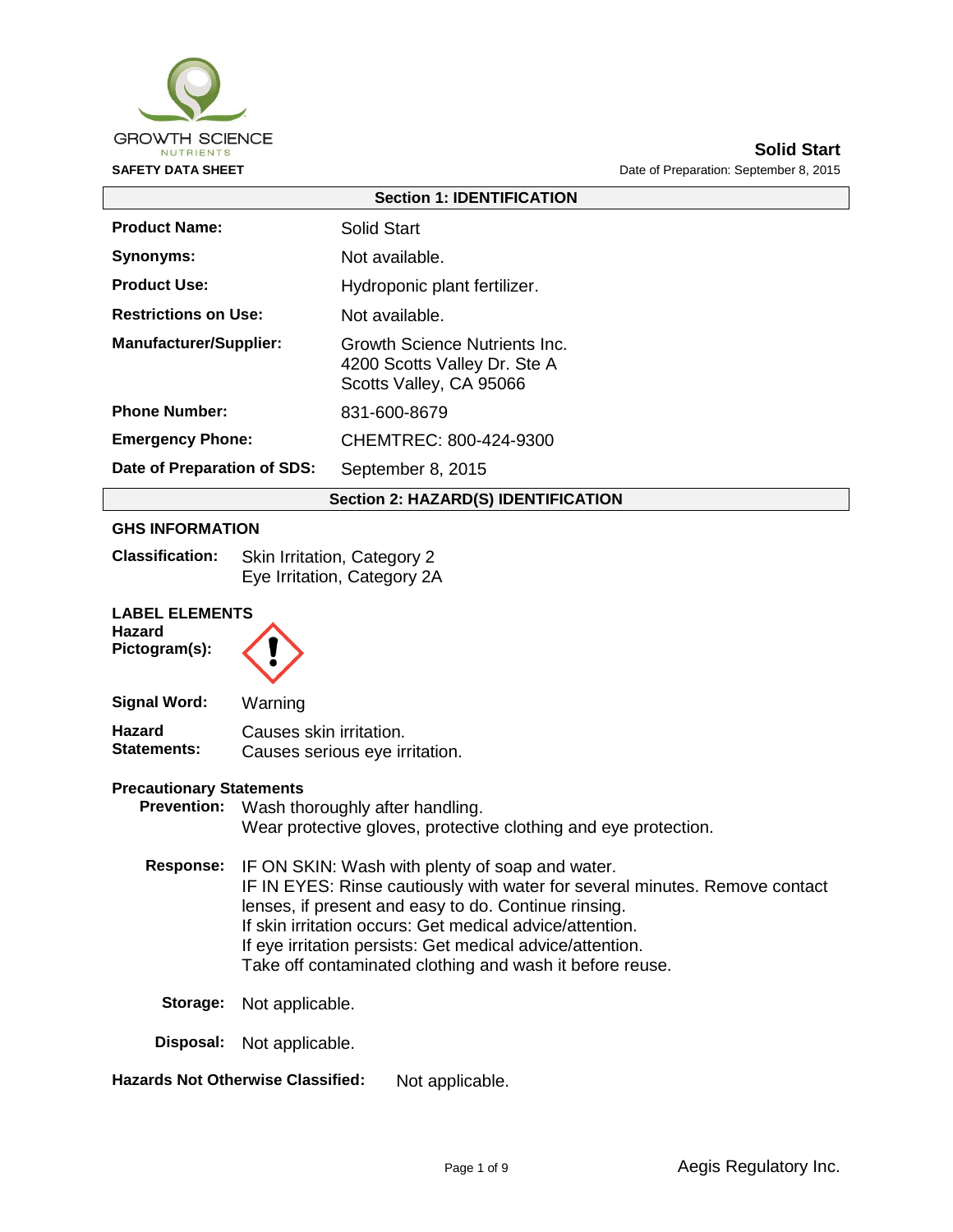

## **Ingredients with Unknown Toxicity:** None.

This material is considered hazardous by the OSHA Hazard Communication Standard, (29 CFR 1910.1200).

This material is considered hazardous by the Hazardous Products Regulations, 2015.

| <b>Section 3: COMPOSITION / INFORMATION ON INGREDIENTS</b> |                                                                                                                                                                                                                                                                                                                    |                                                                                                                                                                                                                                                                                                                                                                                                                                                                                                                                                                      |           |           |  |
|------------------------------------------------------------|--------------------------------------------------------------------------------------------------------------------------------------------------------------------------------------------------------------------------------------------------------------------------------------------------------------------|----------------------------------------------------------------------------------------------------------------------------------------------------------------------------------------------------------------------------------------------------------------------------------------------------------------------------------------------------------------------------------------------------------------------------------------------------------------------------------------------------------------------------------------------------------------------|-----------|-----------|--|
| Hazardous Ingredient(s)                                    |                                                                                                                                                                                                                                                                                                                    | Common name /<br><b>Synonyms</b>                                                                                                                                                                                                                                                                                                                                                                                                                                                                                                                                     | CAS No.   | % wt./wt. |  |
| Nitric acid potassium salt (1:1)                           |                                                                                                                                                                                                                                                                                                                    | Potassium nitrate                                                                                                                                                                                                                                                                                                                                                                                                                                                                                                                                                    | 7757-79-1 | $10 - 15$ |  |
|                                                            |                                                                                                                                                                                                                                                                                                                    | <b>Section 4: FIRST-AID MEASURES</b>                                                                                                                                                                                                                                                                                                                                                                                                                                                                                                                                 |           |           |  |
| Inhalation:                                                |                                                                                                                                                                                                                                                                                                                    | If inhaled: Call a poison center or doctor if you feel unwell.                                                                                                                                                                                                                                                                                                                                                                                                                                                                                                       |           |           |  |
|                                                            |                                                                                                                                                                                                                                                                                                                    | Acute and delayed symptoms and effects: May cause respiratory irritation.<br>Signs/symptoms may include cough, sneezing, nasal discharge,<br>headache, hoarseness, and nose and throat pain.                                                                                                                                                                                                                                                                                                                                                                         |           |           |  |
| <b>Eye Contact:</b>                                        | persists: Get medical advice/attention.                                                                                                                                                                                                                                                                            | If in eyes: Rinse cautiously with water for at least 15 minutes. Remove<br>contact lenses, if present and easy to do. Continue rinsing. If eye irritation                                                                                                                                                                                                                                                                                                                                                                                                            |           |           |  |
|                                                            | Acute and delayed symptoms and effects: Causes serious eye irritation.<br>Signs/symptoms may include redness, swelling, pain, tearing, and blurred<br>or hazy vision.                                                                                                                                              |                                                                                                                                                                                                                                                                                                                                                                                                                                                                                                                                                                      |           |           |  |
| <b>Skin Contact:</b>                                       | If on skin: Wash with plenty of soap and water. If skin irritation occurs: Get<br>medical advice/attention. Take off contaminated clothing and wash it<br>before reuse.<br>Acute and delayed symptoms and effects: Causes skin irritation.<br>Signs/symptoms may include localized redness, swelling, and itching. |                                                                                                                                                                                                                                                                                                                                                                                                                                                                                                                                                                      |           |           |  |
|                                                            |                                                                                                                                                                                                                                                                                                                    |                                                                                                                                                                                                                                                                                                                                                                                                                                                                                                                                                                      |           |           |  |
| Ingestion:                                                 |                                                                                                                                                                                                                                                                                                                    | If swallowed: Call a poison center or doctor if you feel unwell. If vomiting<br>occurs naturally, have victim lean forward to reduce the risk of aspiration.<br>Do NOT induce vomiting unless directed to do so by medical personnel.<br>Never give anything by mouth to an unconscious person.                                                                                                                                                                                                                                                                      |           |           |  |
|                                                            |                                                                                                                                                                                                                                                                                                                    | Acute and delayed symptoms and effects: May cause gastrointestinal<br>irritation. Signs/symptoms may include abdominal pain, stomach upset,<br>nausea, vomiting and diarrhea. The major acute toxic effect from nitrate<br>ingestion is development of methemoglobinemia, a condition where more<br>than 10% of the hemoglobin is transformed into methemoglobin.<br>Methemoglobin reduces the oxygen-carrying capacity of the blood and, in<br>addition, it interferes with the unloading of oxygen. When the conversion<br>exceeds 70% the condition can be fatal. |           |           |  |
| <b>General Advice:</b>                                     |                                                                                                                                                                                                                                                                                                                    | In case of accident or if you feel unwell, seek medical advice immediately<br>(show the label or SDS where possible).                                                                                                                                                                                                                                                                                                                                                                                                                                                |           |           |  |
| <b>Note to Physicians:</b>                                 |                                                                                                                                                                                                                                                                                                                    | Symptoms may not appear immediately.                                                                                                                                                                                                                                                                                                                                                                                                                                                                                                                                 |           |           |  |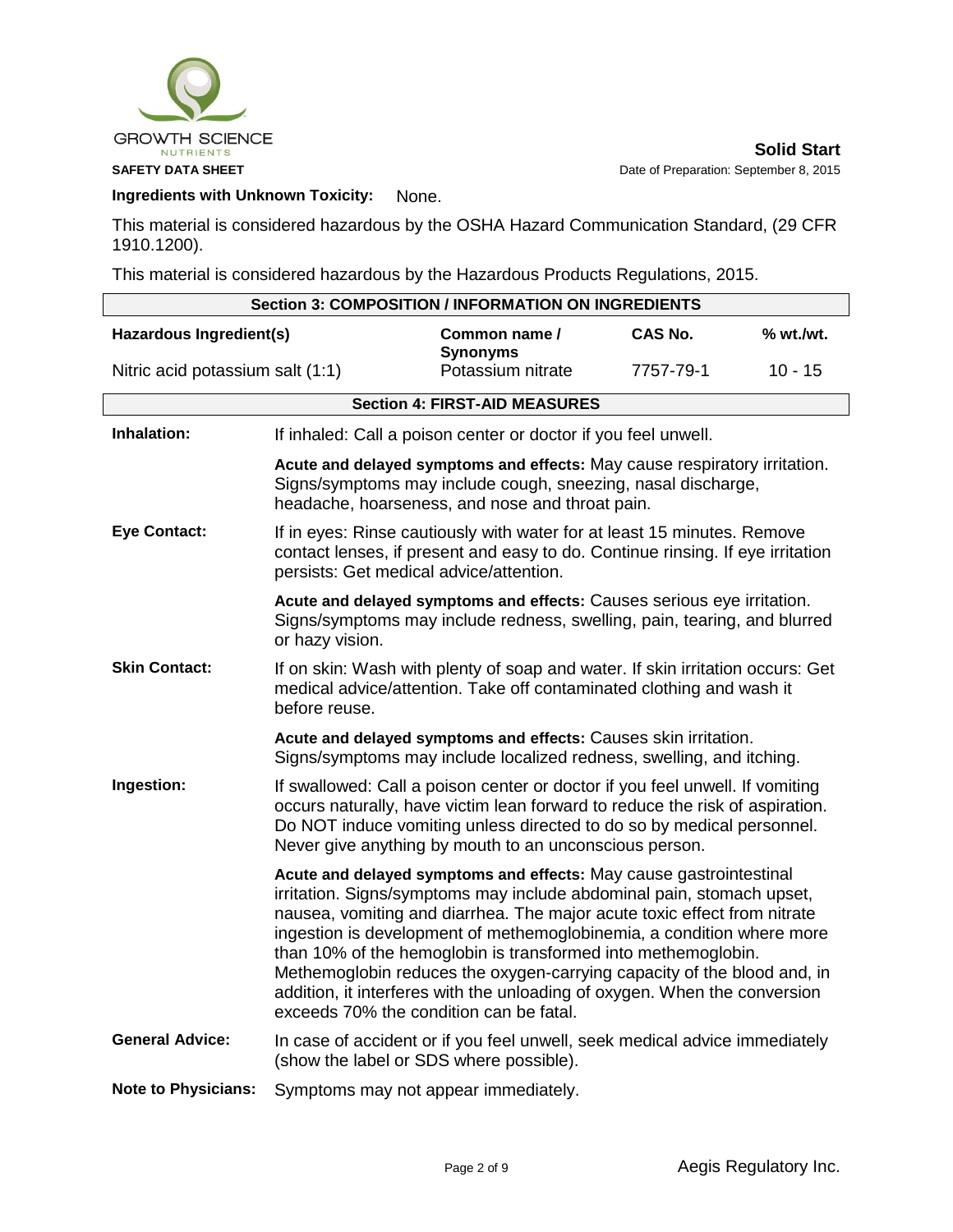

## **Section 5: FIRE-FIGHTING MEASURES**

#### **FLAMMABILITY AND EXPLOSION INFORMATION**

Not flammable or combustible by OSHA/WHMIS criteria. Dry residue has oxidizer potential.

| <b>Sensitivity to Mechanical Impact:</b><br><b>Sensitivity to Static Discharge:</b> | This material is not sensitive to mechanical impact.<br>This material is not sensitive to static discharge.                                                                                                                                                                                 |  |  |
|-------------------------------------------------------------------------------------|---------------------------------------------------------------------------------------------------------------------------------------------------------------------------------------------------------------------------------------------------------------------------------------------|--|--|
| <b>MEANS OF EXTINCTION</b><br><b>Suitable Extinguishing Media:</b>                  | Use appropriate extinguishing media for surrounding fire.                                                                                                                                                                                                                                   |  |  |
| <b>Unsuitable Extinguishing Media:</b>                                              | Not available.                                                                                                                                                                                                                                                                              |  |  |
| <b>Products of Combustion:</b>                                                      | Oxides of nitrogen. Potassium nitrite. Potassium oxide. Nitric<br>acid.                                                                                                                                                                                                                     |  |  |
| <b>Protection of Firefighters:</b>                                                  | Fire may produce irritating, corrosive and/or toxic gases.<br>Runoff from fire control or dilution water may cause pollution.<br>Wear positive pressure self-contained breathing apparatus<br>(SCBA). Structural firefighters' protective clothing will only<br>provide limited protection. |  |  |

| <b>Section 6: ACCIDENTAL RELEASE MEASURES</b> |                                                                                                                   |  |  |
|-----------------------------------------------|-------------------------------------------------------------------------------------------------------------------|--|--|
| <b>Emergency Procedures:</b>                  | Keep unauthorized personnel away. Stay upwind. Keep out of low<br>areas. Ventilate closed spaces before entering. |  |  |
| <b>Personal Precautions:</b>                  | Do not touch or walk through spilled material. Use personal<br>protection recommended in Section 8.               |  |  |
| <b>Environmental Precautions:</b>             | Keep out of drains, sewers, ditches, and waterways.                                                               |  |  |
| <b>Methods for Containment:</b>               | Stop leak if without risk. Do not flush to sewer or allow to enter<br>waterways.                                  |  |  |
| <b>Methods for Clean-Up:</b>                  | Absorb or cover with dry earth, sand or other non-combustible<br>material and transfer to containers.             |  |  |
| <b>Other Information:</b>                     | See Section 13 for disposal considerations.                                                                       |  |  |
|                                               | <b>Section 7: HANDLING AND STORAGE</b>                                                                            |  |  |

#### **Handling:**

Do not swallow. Avoid contact with skin, eyes and clothing. Wash thoroughly after handling. See Section 8 for information on Personal Protective Equipment.

#### **Storage:**

Store away from incompatible materials. See Section 10 for information on Incompatible Materials. Keep out of the reach of children.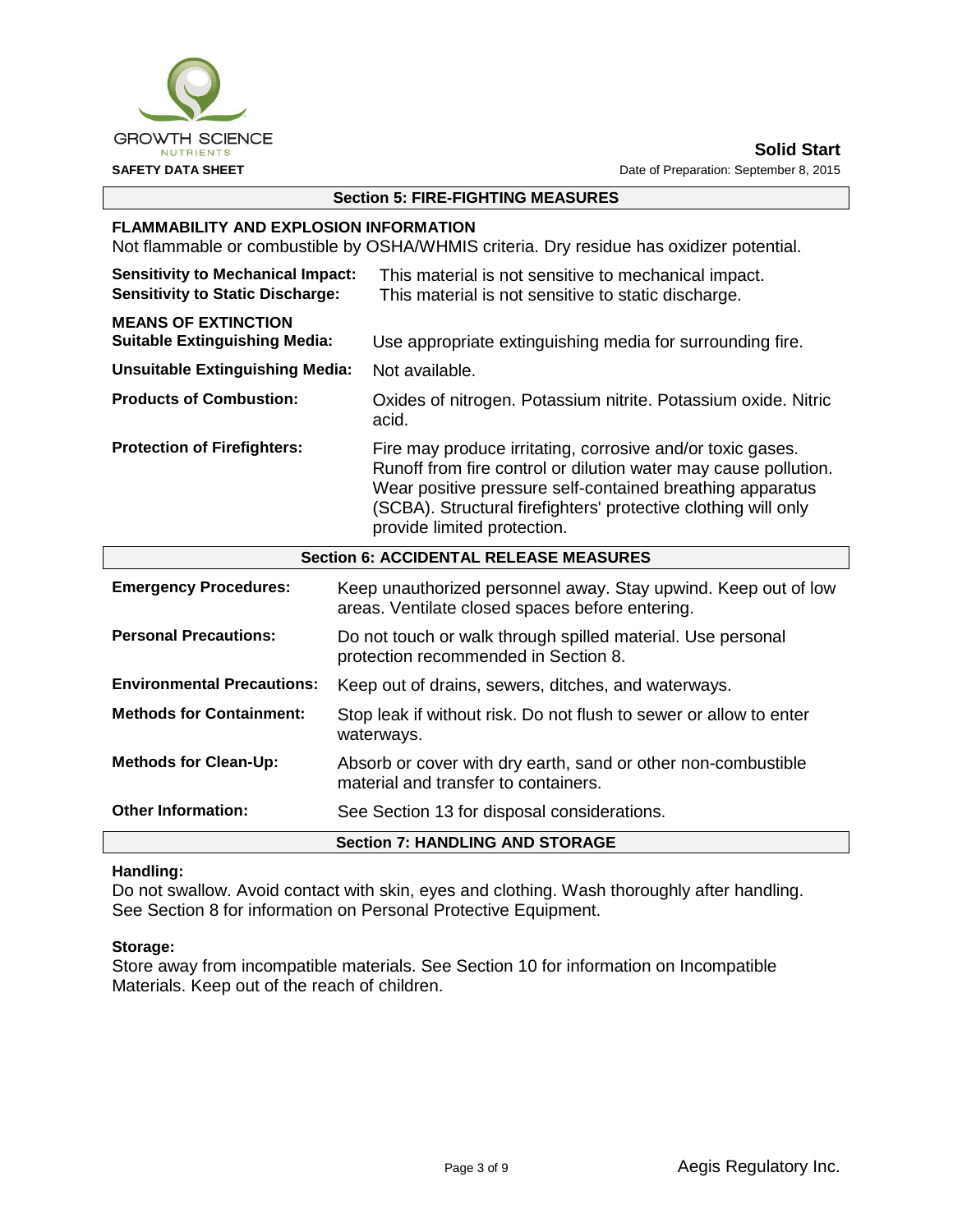

#### **Section 8: EXPOSURE CONTROLS / PERSONAL PROTECTION**

#### **Exposure Guidelines Component**

Potassium nitrate [CAS No. 7757-79-1]

**ACGIH:** 10 mg/m³ (TWA) (Inhalable.); 3 mg/m³ (TWA) (Respirable.); For Particles (Insoluble or Poorly Soluble) Not Otherwise Specified **OSHA:** 15 mg/m<sup>3</sup> (Total dust) (TWA), 5 mg/m<sup>3</sup> (Respirable fraction) (TWA); For

Particulates Not Otherwise Regulated (PNOR).

**TWA:** Time-Weighted Average

| <b>Engineering Controls:</b> | Not normally required. |
|------------------------------|------------------------|
|------------------------------|------------------------|

## **PERSONAL PROTECTIVE EQUIPMENT (PPE)**



| <b>Eye/Face Protection:</b>            | Wear safety glasses. Ensure that eyewash stations are<br>close to the workstation location. Use equipment for eye<br>protection that meets the standards referenced by CSA<br>Standard CAN/CSA-Z94.3-92 and OSHA regulations in 29<br>CFR 1910.133 for Personal Protective Equipment.                                                                                                                                                                                        |
|----------------------------------------|------------------------------------------------------------------------------------------------------------------------------------------------------------------------------------------------------------------------------------------------------------------------------------------------------------------------------------------------------------------------------------------------------------------------------------------------------------------------------|
| <b>Hand Protection:</b>                | Wear protective gloves. Consult manufacturer specifications<br>for further information.                                                                                                                                                                                                                                                                                                                                                                                      |
| <b>Skin and Body Protection:</b>       | Wear protective clothing.                                                                                                                                                                                                                                                                                                                                                                                                                                                    |
| <b>Respiratory Protection:</b>         | Not required under normal use conditions. If ventilation is<br>inadequate then an appropriate NIOSH/MSHA approved air-<br>purifying respirator that meets the requirements of CSA<br>Standard CAN/CSA-Z94.4-11, with particulate filter, or self-<br>contained breathing apparatus must be used. Supplied air<br>breathing apparatus must be used when oxygen<br>concentrations are low or if airborne concentrations exceed<br>the limits of the air-purifying respirators. |
| <b>General Hygiene Considerations:</b> | Handle according to established industrial hygiene and<br>safety practices. Consult a competent industrial hygienist to<br>determine hazard potential and/or the PPE manufacturers to<br>ensure adequate protection.                                                                                                                                                                                                                                                         |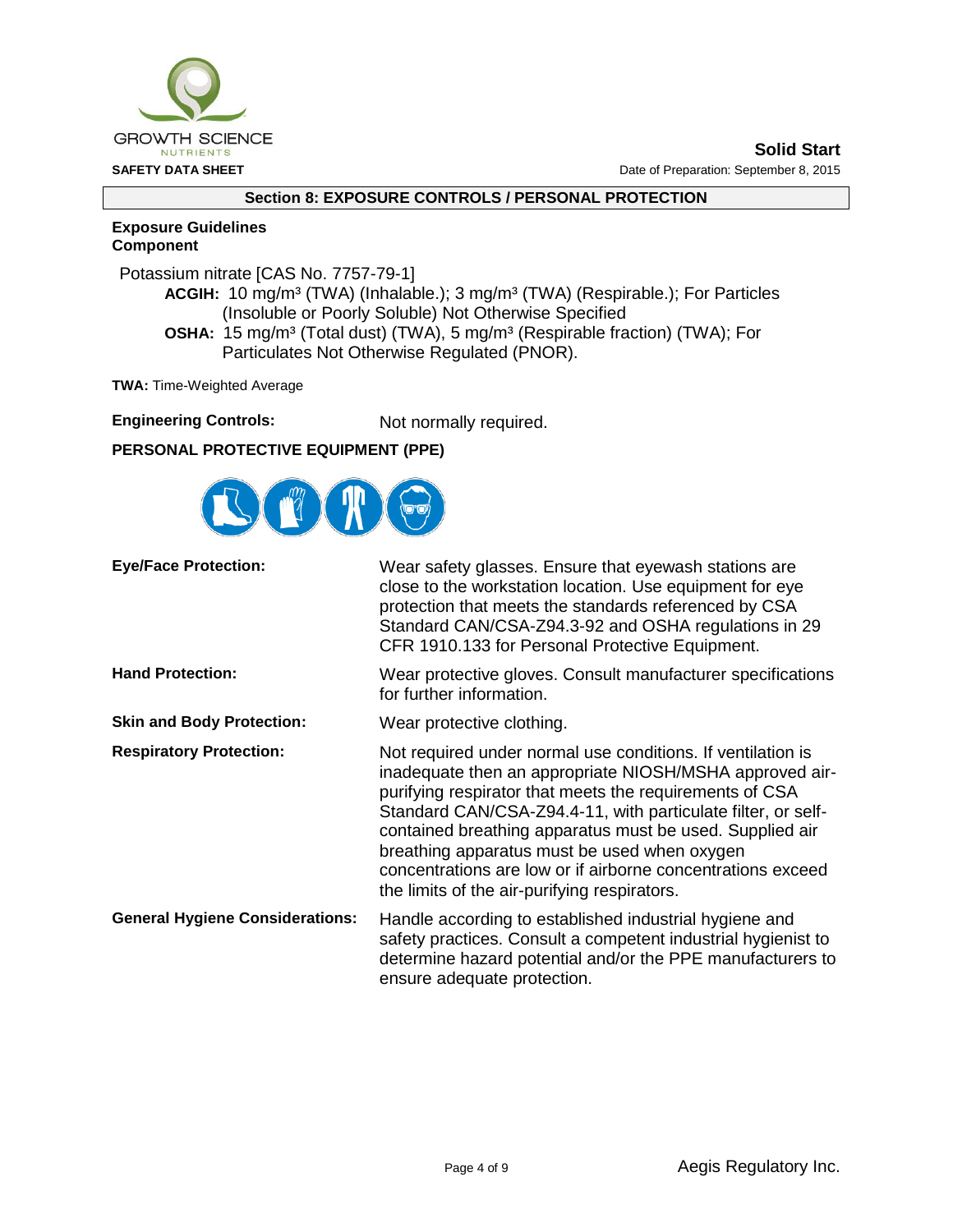

|                                                    | <b>OBCTION 9: PHT OIGAL ANL</b> |
|----------------------------------------------------|---------------------------------|
| <b>Appearance:</b>                                 | Clear liquid.                   |
| Colour:                                            | Colourless.                     |
| Odour:                                             | Like fish.                      |
| <b>Odour Threshold:</b>                            | Not available.                  |
| <b>Physical State:</b>                             | Liquid.                         |
| pH:                                                | 7.1                             |
| <b>Melting Point / Freezing</b><br>Point:          | Not available.                  |
| <b>Initial Boiling Point:</b>                      | Not available.                  |
| <b>Boiling Range:</b>                              | Not available.                  |
| <b>Flash Point:</b>                                | Not available.                  |
| <b>Evaporation Rate:</b>                           | Not available.                  |
| Flammability (solid, gas):                         | Not applicable.                 |
| <b>Lower Flammability Limit:</b>                   | Not available.                  |
| <b>Upper Flammability Limit:</b>                   | Not available.                  |
| Vapor Pressure:                                    | Not available.                  |
| <b>Vapor Density:</b>                              | Not available.                  |
| <b>Relative Density:</b>                           | Not available.                  |
| Solubilities:                                      | Soluble in water.               |
| <b>Partition Coefficient: n-</b><br>Octanol/Water: | Not available.                  |
| <b>Auto-ignition Temperature:</b>                  | Not available.                  |
| <b>Decomposition</b><br>Temperature:               | Not available.                  |
| <b>Viscosity:</b>                                  | Not available.                  |
| Percent Volatile, wt. %:                           | Not available.                  |
| VOC content, wt. %:                                | Not available.                  |
| Density:                                           | Not available.                  |
| <b>Coefficient of Water/Oil</b><br>Distribution:   | Not available.                  |

# **Section 9: PHYSICAL AND CHEMICAL PROPERTIES**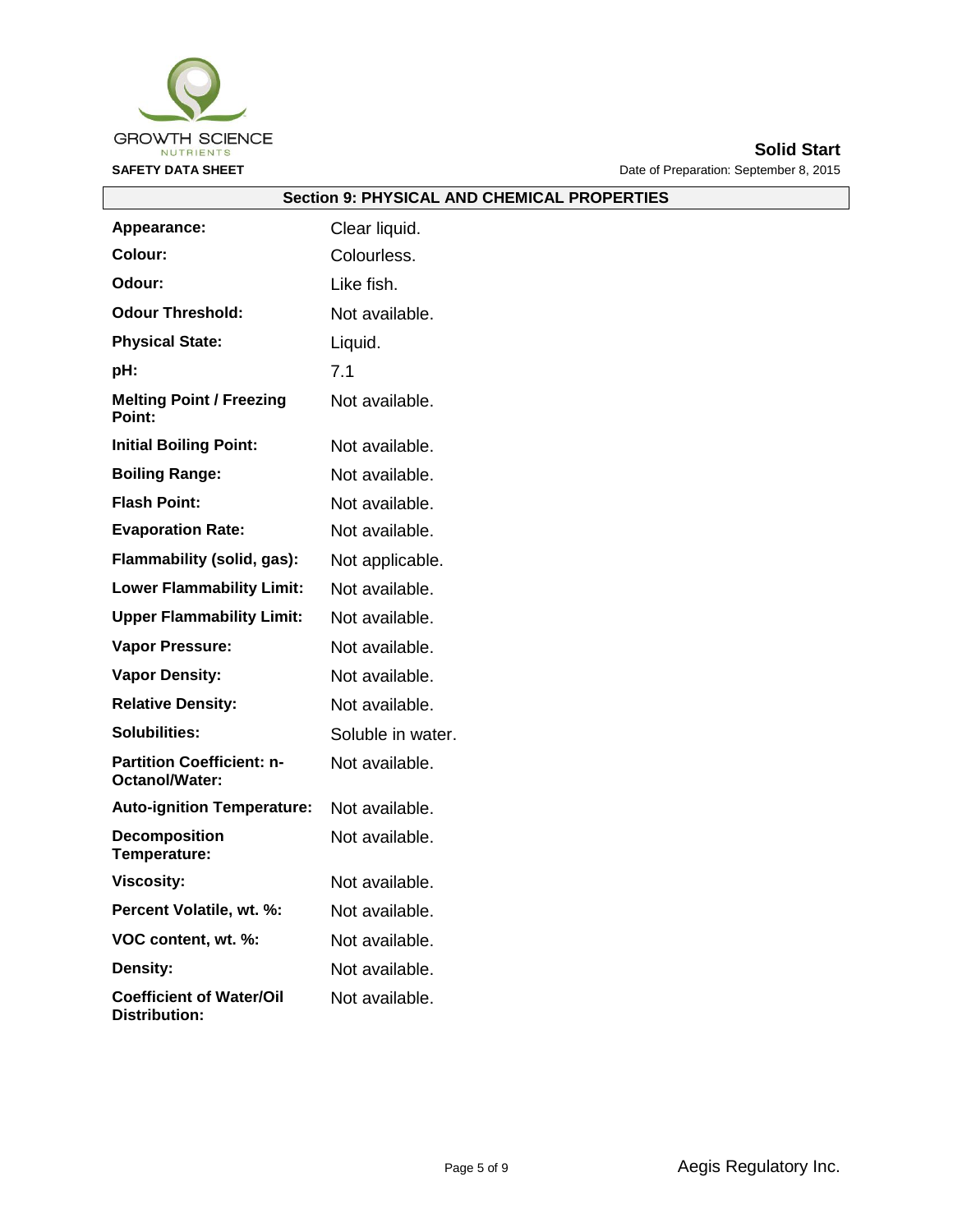

| <b>Section 10: STABILITY AND REACTIVITY</b> |                                                                                                                                                                                 |                                                                                |                                                                                   |  |  |  |
|---------------------------------------------|---------------------------------------------------------------------------------------------------------------------------------------------------------------------------------|--------------------------------------------------------------------------------|-----------------------------------------------------------------------------------|--|--|--|
| <b>Reactivity:</b>                          |                                                                                                                                                                                 | Contact with incompatible materials. Sources of ignition. Exposure to<br>heat. |                                                                                   |  |  |  |
| <b>Chemical Stability:</b>                  |                                                                                                                                                                                 |                                                                                | Stable under normal storage conditions.                                           |  |  |  |
| <b>Reactions:</b>                           | <b>Possibility of Hazardous</b>                                                                                                                                                 | None known.                                                                    |                                                                                   |  |  |  |
| <b>Conditions to Avoid:</b>                 |                                                                                                                                                                                 | heat.                                                                          | Contact with incompatible materials. Sources of ignition. Exposure to             |  |  |  |
| <b>Incompatible Materials:</b>              |                                                                                                                                                                                 |                                                                                | Reducers, Metals, Combustible materials,                                          |  |  |  |
|                                             | <b>Hazardous Decomposition Products:</b>                                                                                                                                        |                                                                                | Not available.                                                                    |  |  |  |
|                                             |                                                                                                                                                                                 |                                                                                | <b>Section 11: TOXICOLOGICAL INFORMATION</b>                                      |  |  |  |
|                                             | <b>EFFECTS OF ACUTE EXPOSURE</b>                                                                                                                                                |                                                                                |                                                                                   |  |  |  |
| <b>Product Toxicity</b>                     |                                                                                                                                                                                 |                                                                                |                                                                                   |  |  |  |
| Oral:                                       | Not available.                                                                                                                                                                  |                                                                                |                                                                                   |  |  |  |
| Dermal:                                     | Not available.                                                                                                                                                                  |                                                                                |                                                                                   |  |  |  |
| Inhalation:                                 | Not available.                                                                                                                                                                  |                                                                                |                                                                                   |  |  |  |
| <b>Component Toxicity</b>                   |                                                                                                                                                                                 |                                                                                |                                                                                   |  |  |  |
|                                             | CAS No.<br>LD <sub>50</sub> dermal<br>Component<br>LD <sub>50</sub> oral<br>$LC_{50}$<br>Not available.<br>Potassium nitrate<br>7757-79-1<br>1901 mg/kg (rabbit) Not available. |                                                                                |                                                                                   |  |  |  |
|                                             | <b>Likely Routes of Exposure:</b>                                                                                                                                               |                                                                                | Eye contact. Skin contact. Inhalation. Ingestion.                                 |  |  |  |
|                                             | <b>Target Organs:</b><br>Skin. Eyes. Gastrointestinal tract. Respiratory system. Blood.<br>Kidneys.                                                                             |                                                                                |                                                                                   |  |  |  |
|                                             |                                                                                                                                                                                 |                                                                                | Symptoms (including delayed and immediate effects)                                |  |  |  |
| Inhalation:                                 | May cause respiratory irritation. Signs/symptoms may include cough, sneezing,<br>nasal discharge, headache, hoarseness, and nose and throat pain.                               |                                                                                |                                                                                   |  |  |  |
| Eye:                                        | Causes serious eye irritation. Signs/symptoms may include redness, swelling, pain,<br>tearing, and blurred or hazy vision.                                                      |                                                                                |                                                                                   |  |  |  |
| Skin:                                       | and itching.                                                                                                                                                                    |                                                                                | Causes skin irritation. Signs/symptoms may include localized redness, swelling,   |  |  |  |
| Ingestion:                                  |                                                                                                                                                                                 |                                                                                | May cause gastrointestinal irritation. Signs/symptoms may include abdominal pain. |  |  |  |

**Ingestion:** May cause gastrointestinal irritation. Signs/symptoms may include abdominal pain, stomach upset, nausea, vomiting and diarrhea. The major acute toxic effect from nitrate ingestion is development of methemoglobinemia, a condition where more than 10% of the hemoglobin is transformed into methemoglobin. Methemoglobin reduces the oxygen-carrying capacity of the blood and, in addition, it interferes with the unloading of oxygen. When the conversion exceeds 70% the condition can be fatal.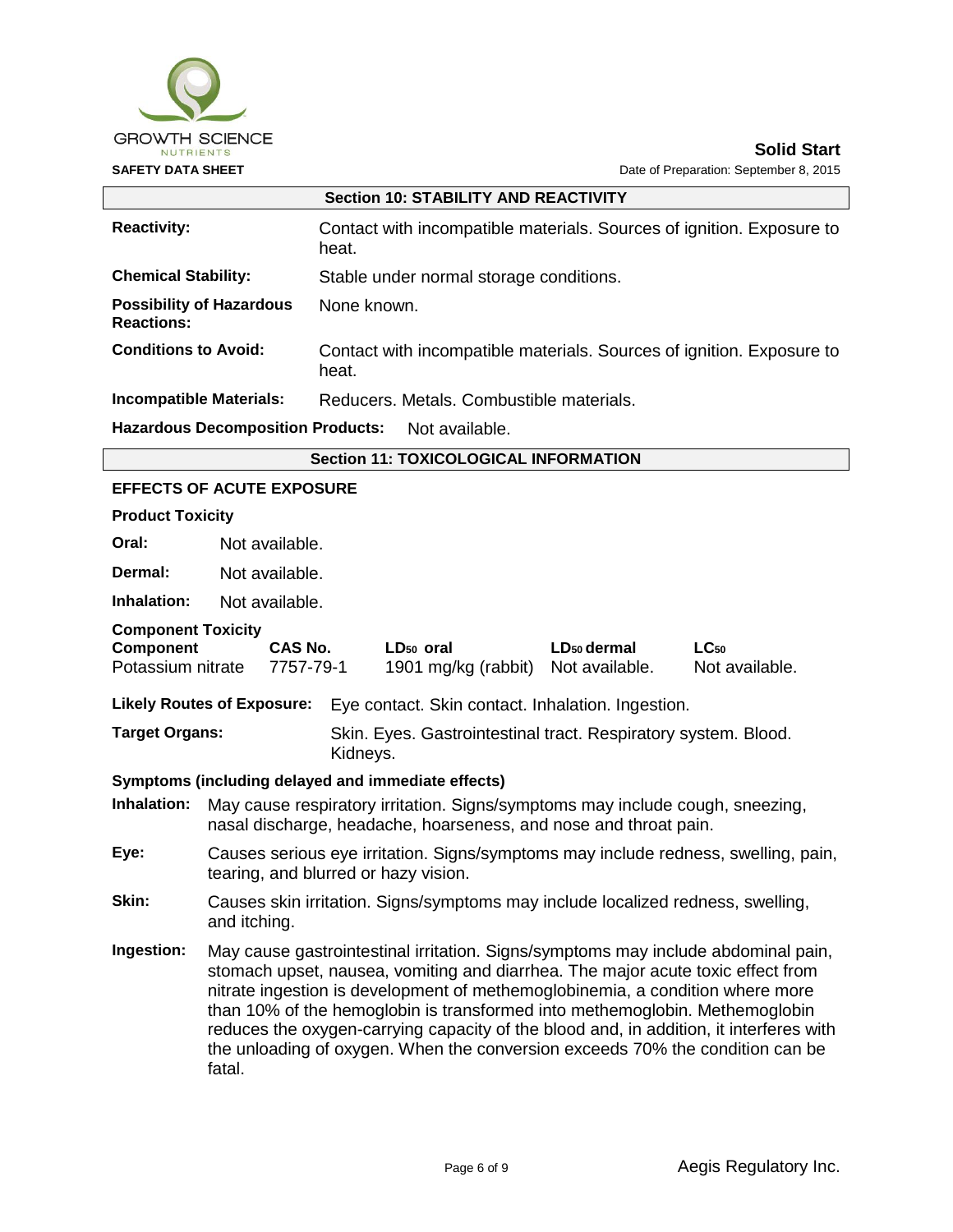| <b>GROWTH SCIENCE</b><br>NUTRIENTS                                 |                                                                                                                                                                                                                                                                                                                                                                                                                                                                                                                                                                                                                                          |                            |                           |                            | <b>Solid Start</b>                                                      |
|--------------------------------------------------------------------|------------------------------------------------------------------------------------------------------------------------------------------------------------------------------------------------------------------------------------------------------------------------------------------------------------------------------------------------------------------------------------------------------------------------------------------------------------------------------------------------------------------------------------------------------------------------------------------------------------------------------------------|----------------------------|---------------------------|----------------------------|-------------------------------------------------------------------------|
| <b>SAFETY DATA SHEET</b>                                           |                                                                                                                                                                                                                                                                                                                                                                                                                                                                                                                                                                                                                                          |                            |                           |                            | Date of Preparation: September 8, 2015                                  |
| <b>Skin Sensitization:</b>                                         | Not available.                                                                                                                                                                                                                                                                                                                                                                                                                                                                                                                                                                                                                           |                            |                           |                            |                                                                         |
| <b>Respiratory Sensitization:</b>                                  | Not available.                                                                                                                                                                                                                                                                                                                                                                                                                                                                                                                                                                                                                           |                            |                           |                            |                                                                         |
| <b>Medical Conditions</b><br><b>Aggravated By Exposure:</b>        | Not available.                                                                                                                                                                                                                                                                                                                                                                                                                                                                                                                                                                                                                           |                            |                           |                            |                                                                         |
| EFFECTS OF CHRONIC EXPOSURE (from short and long-term exposure)    |                                                                                                                                                                                                                                                                                                                                                                                                                                                                                                                                                                                                                                          |                            |                           |                            |                                                                         |
| <b>Target Organs:</b>                                              |                                                                                                                                                                                                                                                                                                                                                                                                                                                                                                                                                                                                                                          |                            |                           |                            | Skin. Eyes. Gastrointestinal tract. Respiratory system. Blood. Kidneys. |
| <b>Chronic Effects:</b>                                            | Prolonged or repeated contact may dry skin and cause irritation.                                                                                                                                                                                                                                                                                                                                                                                                                                                                                                                                                                         |                            |                           |                            |                                                                         |
| Carcinogenicity:                                                   | This product does not contain any carcinogens or potential<br>carcinogens as listed by ACGIH, IARC, OSHA, or NTP. The major<br>concern of possible long-term effects of exposure to nitrate is<br>associated with formation of nitroso compounds, many of which are<br>carcinogenic. This formation may take place wherever nitrite and<br>nitrosable compounds are present, but it is favored by acidic conditions<br>or the presence of some bacteria. The gastrointestinal tract (especially<br>the stomach) is regarded as the main formation site, but nitrosation<br>reactions can also take place in an infected urinary bladder. |                            |                           |                            |                                                                         |
| <b>Component Carcinogenicity</b><br>Component<br>Potassium nitrate | <b>ACGIH</b><br>Not listed.                                                                                                                                                                                                                                                                                                                                                                                                                                                                                                                                                                                                              | <b>IARC</b><br>Not listed. | <b>NTP</b><br>Not listed. | <b>OSHA</b><br>Not listed. | Prop 65<br>Not listed.                                                  |
| <b>Mutagenicity:</b>                                               | Not available.                                                                                                                                                                                                                                                                                                                                                                                                                                                                                                                                                                                                                           |                            |                           |                            |                                                                         |
| <b>Reproductive Effects:</b>                                       | OECD Test Guideline 422: NOAEL(C) = 1500 mg/kg/day, rat.<br>observed.                                                                                                                                                                                                                                                                                                                                                                                                                                                                                                                                                                    |                            |                           |                            | At the highest dose tested, no effects on fertility or development were |
| <b>Developmental Effects</b>                                       |                                                                                                                                                                                                                                                                                                                                                                                                                                                                                                                                                                                                                                          |                            |                           |                            |                                                                         |

**Teratogenicity:** Not available. **Embryotoxicity:** Not available.

**Toxicologically Synergistic Materials:** Not available.

| <b>Section 12: ECOLOGICAL INFORMATION</b>  |                                                                                                                                                                                           |  |  |
|--------------------------------------------|-------------------------------------------------------------------------------------------------------------------------------------------------------------------------------------------|--|--|
| <b>Ecotoxicity:</b>                        | Not available.                                                                                                                                                                            |  |  |
| <b>Persistence / Degradability:</b>        | Not available.                                                                                                                                                                            |  |  |
| <b>Bioaccumulation / Accumulation:</b>     | Not available.                                                                                                                                                                            |  |  |
| <b>Mobility in Environment:</b>            | Not available.                                                                                                                                                                            |  |  |
| <b>Other Adverse Effects:</b>              | Not available.                                                                                                                                                                            |  |  |
| <b>Section 13: DISPOSAL CONSIDERATIONS</b> |                                                                                                                                                                                           |  |  |
| <b>Disposal Instructions:</b>              | Disposal should be in accordance with applicable regional, national<br>and local laws and regulations. Local regulations may be more<br>stringent than regional or national requirements. |  |  |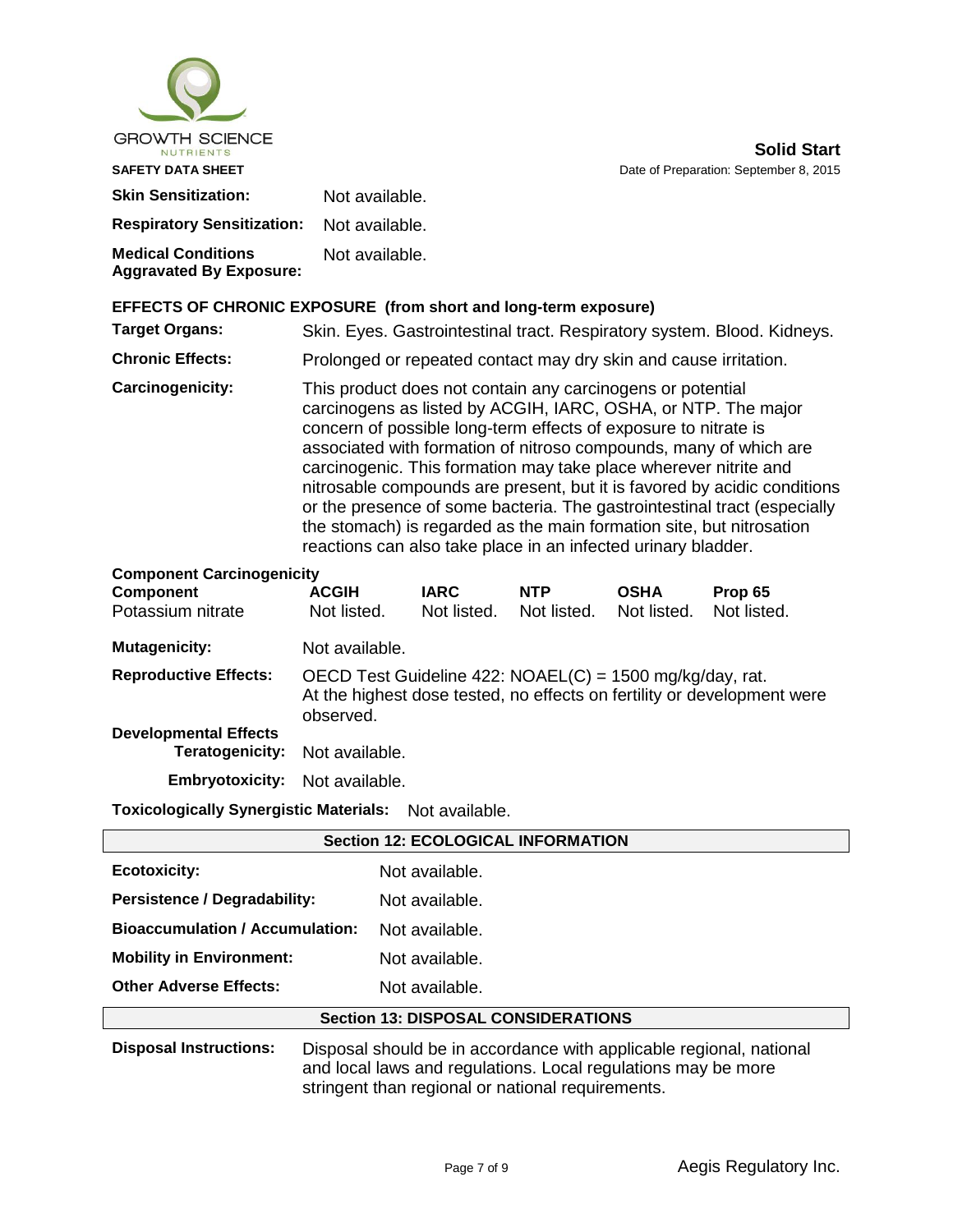

#### **Section 14: TRANSPORT INFORMATION**

#### **U.S. Department of Transportation (DOT)**

| <b>Proper Shipping Name:</b> | Not regulated.  |
|------------------------------|-----------------|
| <b>Class:</b>                | Not applicable. |
| <b>UN Number:</b>            | Not applicable. |
| <b>Packing Group:</b>        | Not applicable. |
| <b>Label Code:</b>           | Not applicable. |

## **Canada Transportation of Dangerous Goods (TDG)**

| <b>Proper Shipping Name:</b> | Not regulated.  |
|------------------------------|-----------------|
| Class:                       | Not applicable. |
| <b>UN Number:</b>            | Not applicable. |
| <b>Packing Group:</b>        | Not applicable. |
| <b>Label Code:</b>           | Not applicable. |

#### **Section 15: REGULATORY INFORMATION**

#### **Federal Regulations**

#### **United States**

This SDS has been prepared to meet the U.S. OSHA Hazard Communication Standard, 29 CFR 1910.1200.

## **SARA Title III**

No components are listed.

## **State Regulations**

| <b>Massachusetts</b>                                                               |                                                                                    |                            |                   |  |  |  |
|------------------------------------------------------------------------------------|------------------------------------------------------------------------------------|----------------------------|-------------------|--|--|--|
| US Massachusetts Commonwealth's Right-to-Know Law (Appendix A to 105 Code of       |                                                                                    |                            |                   |  |  |  |
| Massachusetts Regulations Section 670.000)                                         |                                                                                    |                            |                   |  |  |  |
| <b>Component</b><br>Potassium nitrate                                              | CAS No.<br>7757-79-1                                                               | <b>RTK List</b><br>Listed. |                   |  |  |  |
|                                                                                    |                                                                                    |                            | <b>New Jersey</b> |  |  |  |
| US New Jersey Worker and Community Right-to-Know Act (New Jersey Statute Annotated |                                                                                    |                            |                   |  |  |  |
| Section 34:5A-5)                                                                   |                                                                                    |                            |                   |  |  |  |
| <b>Component</b>                                                                   | CAS No.                                                                            | <b>RTK List</b>            |                   |  |  |  |
| Potassium nitrate                                                                  | 7757-79-1                                                                          | Listed.                    |                   |  |  |  |
| Pennsylvania                                                                       |                                                                                    |                            |                   |  |  |  |
|                                                                                    | US Pennsylvania Worker and Community Right-to-Know Law (34 Pa. Code Chap. 301-323) |                            |                   |  |  |  |
| Component                                                                          | CAS No.                                                                            | <b>RTK List</b>            |                   |  |  |  |
| Potassium nitrate                                                                  | 7757-79-1                                                                          | Listed.                    |                   |  |  |  |